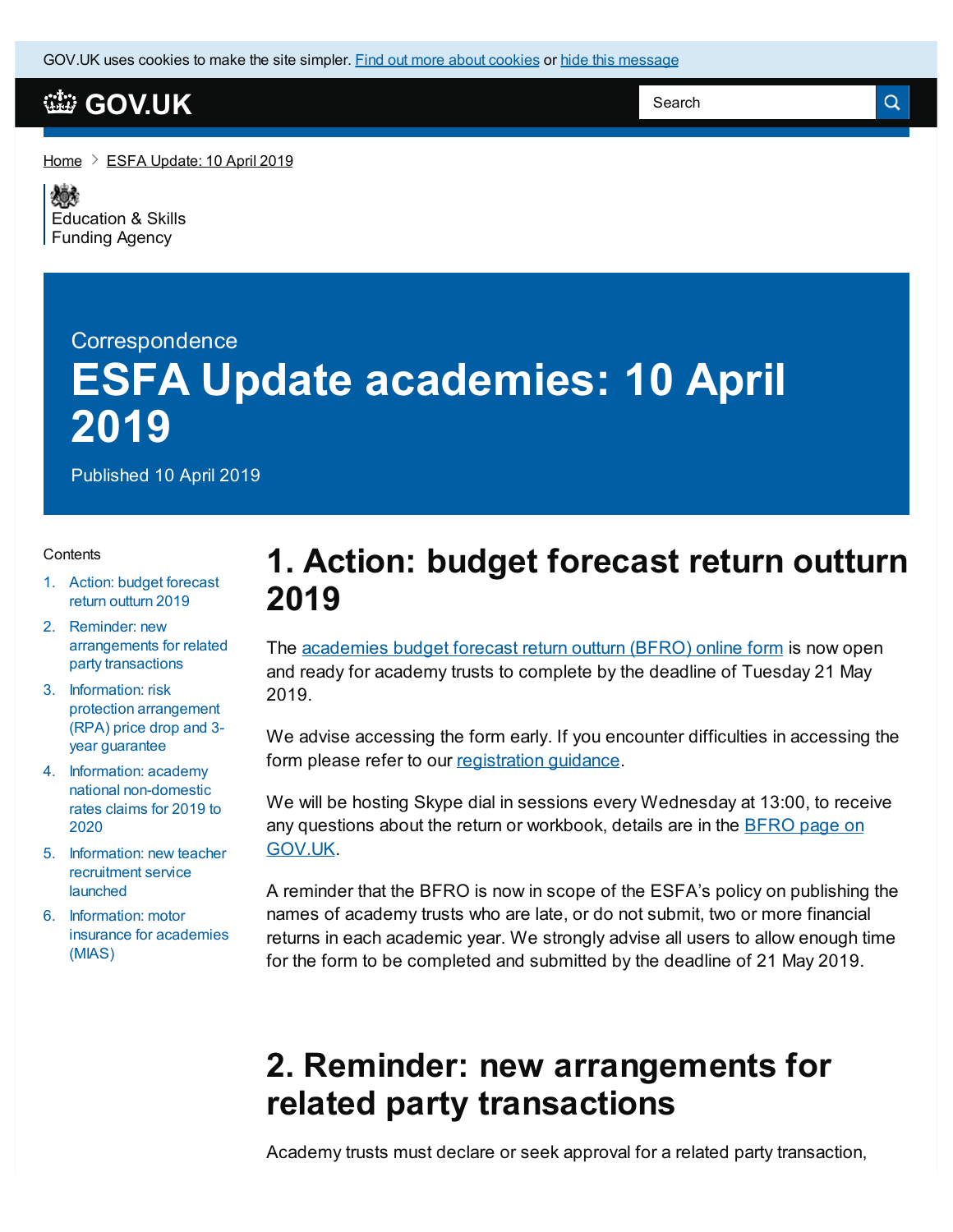before they agree it with the related party. Related party transactions made on or after 1 April 2019, which are part of a contract or agreement entered into before 1 April 2019, are not in scope of this reporting requirement.

We have published guidance about declaring and seeking approval for related party [transactions.](https://www.gov.uk/government/publications/related-party-transactions-information-for-academy-trusts)

If you have any queries, please contact us using the **ESFA [enquiries](https://form.education.gov.uk/en/AchieveForms/?form_uri=sandbox-publish://AF-Process-f9f4f5a1-936f-448b-bbeb-9dcdd595f468/AF-Stage-8aa41278-3cdd-45a3-ad87-80cbffb8b992/definition.json&redirectlink=%2Fen&cancelRedirectLink=%2Fen) form.** Please put "related party transactions" at the top of your enquiry.

We have created a video on how to declare or seek approval for related party transactions.



## **3. Information: risk protection arrangement (RPA) price drop and 3 year guarantee**

From September 2019, we are pleased to announce that the RPA general annual grant (GAG) deduction will drop from £20 per pupil to £18 per pupil for the 2019 to 2020 academic year. It will offer the same cover.

We are also guaranteeing that the GAG deduction will not exceed £20 per pupil for a further 2 academic years – up to and including 2021 to 2022.

If you are an academy, free school, studio school or university technical college (UTC) and not already in the RPA, please consider this option and receive the benefits currently enjoyed by 65% of all academies.

You can find information about the risk protection [arrangement](https://www.gov.uk/guidance/academies-risk-protection-arrangement-rpa?utm_source=ESFA update 10 April 2019) on GOV.UK.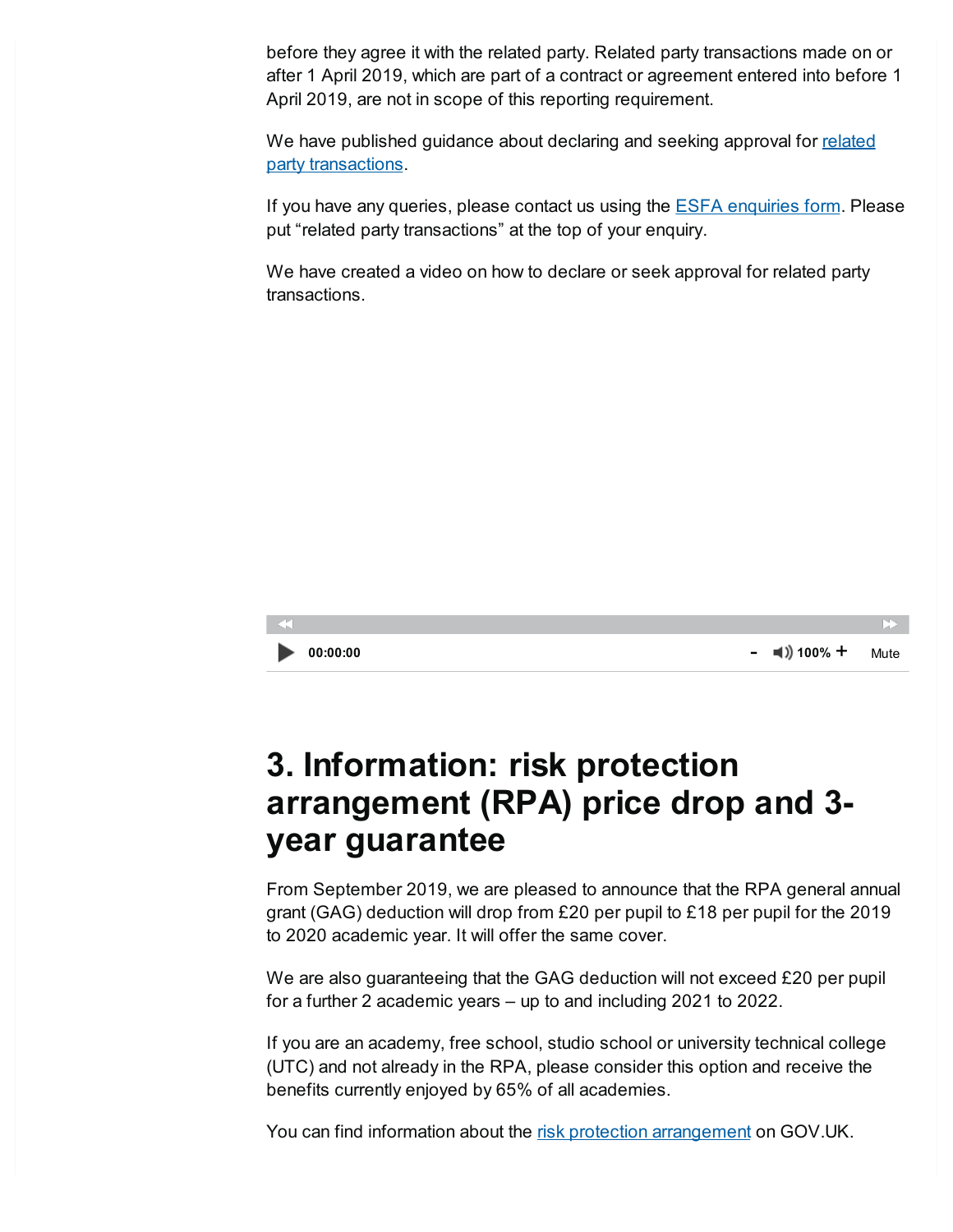### <span id="page-2-0"></span>**4. Information: academy national nondomestic rates claims for 2019 to 2020**

We have updated the **academy** national [non-domestic](https://www.gov.uk/guidance/academies-funding-claims) rates claims page with information for the 2019 to 2020 financial year.

Academies can now make claims for the 2019 to 2020 financial year.

### **5. Information: new teacher recruitment service launched**

This week the Secretary of State for Education, Damian Hinds MP, called on all publicly funded schools in England to use Teaching [Vacancies](https://teaching-vacancies.service.gov.uk/), the free-to-use job listing service to advertise teaching vacancies, and stop using agencies that charge "excessive" fees to list job adverts.

Education Secretary Damian Hinds said:

- " Teachers are the beating heart of our education system and school leaders want to make sure they recruit the best to inspire students. But finding the best has become very expensive.
- " With every school in the country now having access to this completely free site, I am calling on schools to ditch platforms that charge a fee. Why spend £1,000 on a service you can get for free?"

More than 8,000 schools (38%) nationwide have already signed up to the service. You can find out more about **Teaching [Vacancies](https://www.gov.uk/government/news/new-teacher-recruitment-service-set-to-save-schools-millions)** on GOV.UK.

Guidance is available on how to sign up to the [service](https://www.gov.uk/guidance/list-a-teaching-job-at-your-school-on-teaching-vacancies).

# **6. Information: motor insurance for academies (MIAS)**

Via our appointer broker, we are looking to deliver a motor fleet policy on a monthly basis. Our procurement approach is free for academies, will reduce your administration time and remove the need for an insurance broker and their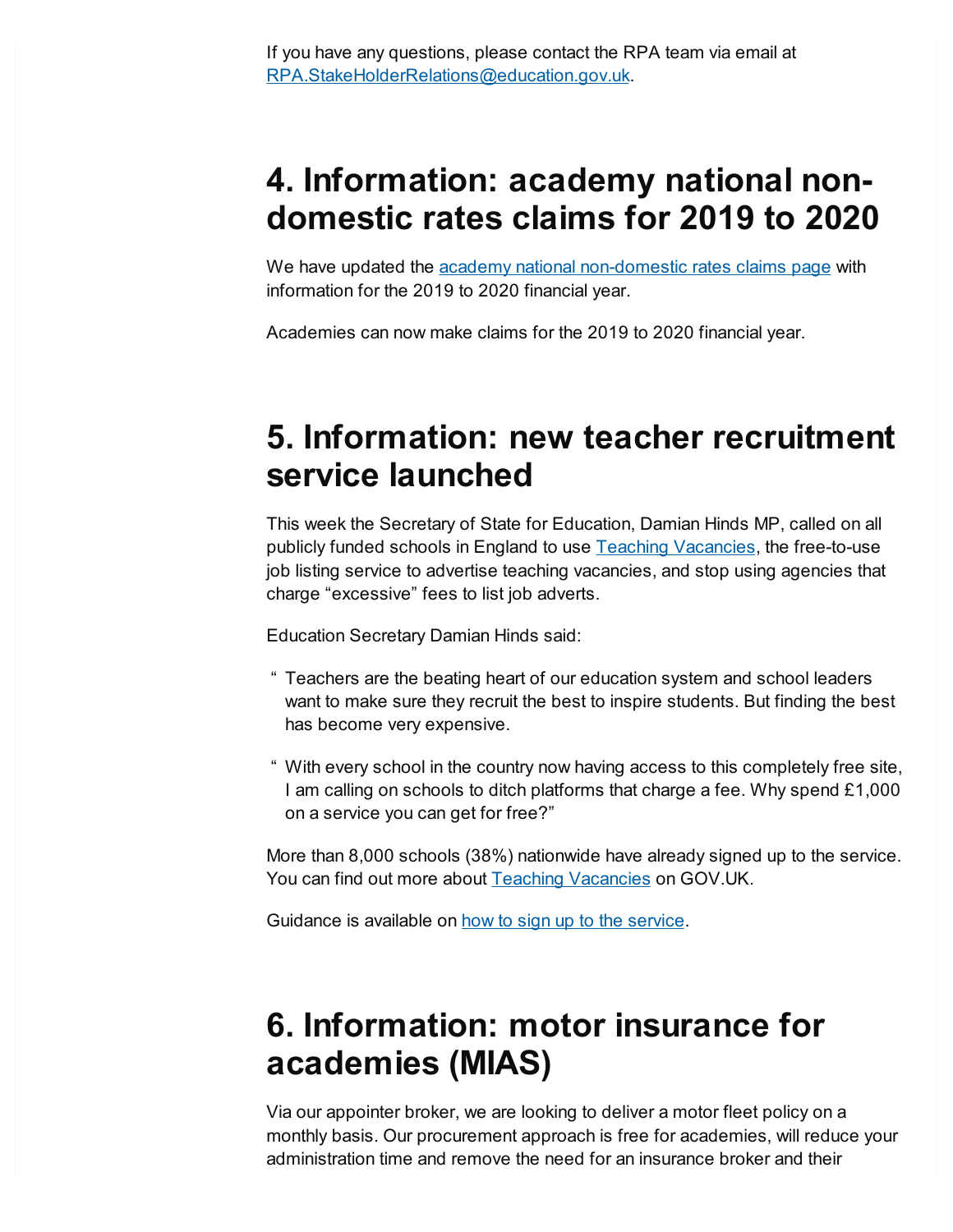associated fees. MIAS is a wholly compliant procurement process and we anticipate savings to each academy joining.

The monthly approach means you will benefit from the collective buying power of the academy sector as well as coinciding with your current insurance renewal dates. This means no disruption to service or bridging periods.

If you are interested in this important potential cost saving opportunity, please express your interest along with your renewal date by emailing the MIAS team via email at [MIAS.ADMIN@education.gov.uk](mailto:MIAS.ADMIN@education.gov.uk) who will be in touch with more information.

| Is this page useful? Yes No |  |  |
|-----------------------------|--|--|
|-----------------------------|--|--|

**Is there [anything](https://www.gov.uk/contact/govuk) wrong with this page?** 

#### **Prepare for EU Exit**

| Prepare your business or organisation for | Living in Europe after the UK leaves the             |
|-------------------------------------------|------------------------------------------------------|
| the UK leaving the EU                     | EU                                                   |
| Prepare for EU Exit if you live in the UK | Continue to live in the UK after it leaves<br>the EU |

#### **Services and information**

#### **Departments and policy**

| <b>Benefits</b>                    | <b>Education and learning</b>       |
|------------------------------------|-------------------------------------|
| Births, deaths, marriages and care | <b>Employing people</b>             |
| <b>Business and self-employed</b>  | <b>Environment and countryside</b>  |
| Childcare and parenting            | <b>Housing and local services</b>   |
| Citizenship and living in the UK   | Money and tax                       |
| Crime, justice and the law         | Passports, travel and living abroad |
| Disabled people                    | Visas and immigration               |
| Driving and transport              | Working, jobs and pensions          |

#### How [government](https://www.gov.uk/government/how-government-works) works

**[Departments](https://www.gov.uk/government/organisations)** 

**[Worldwide](https://www.gov.uk/world)** 

**[Services](https://www.gov.uk/search/services)** 

[Guidance](https://www.gov.uk/search/guidance-and-regulation) and regulation

News and **[communications](https://www.gov.uk/search/news-and-communications)** 

Policy papers and **[consultations](https://www.gov.uk/search/policy-papers-and-consultations)** 

[Transparency](https://www.gov.uk/search/transparency-and-freedom-of-information-releases) and